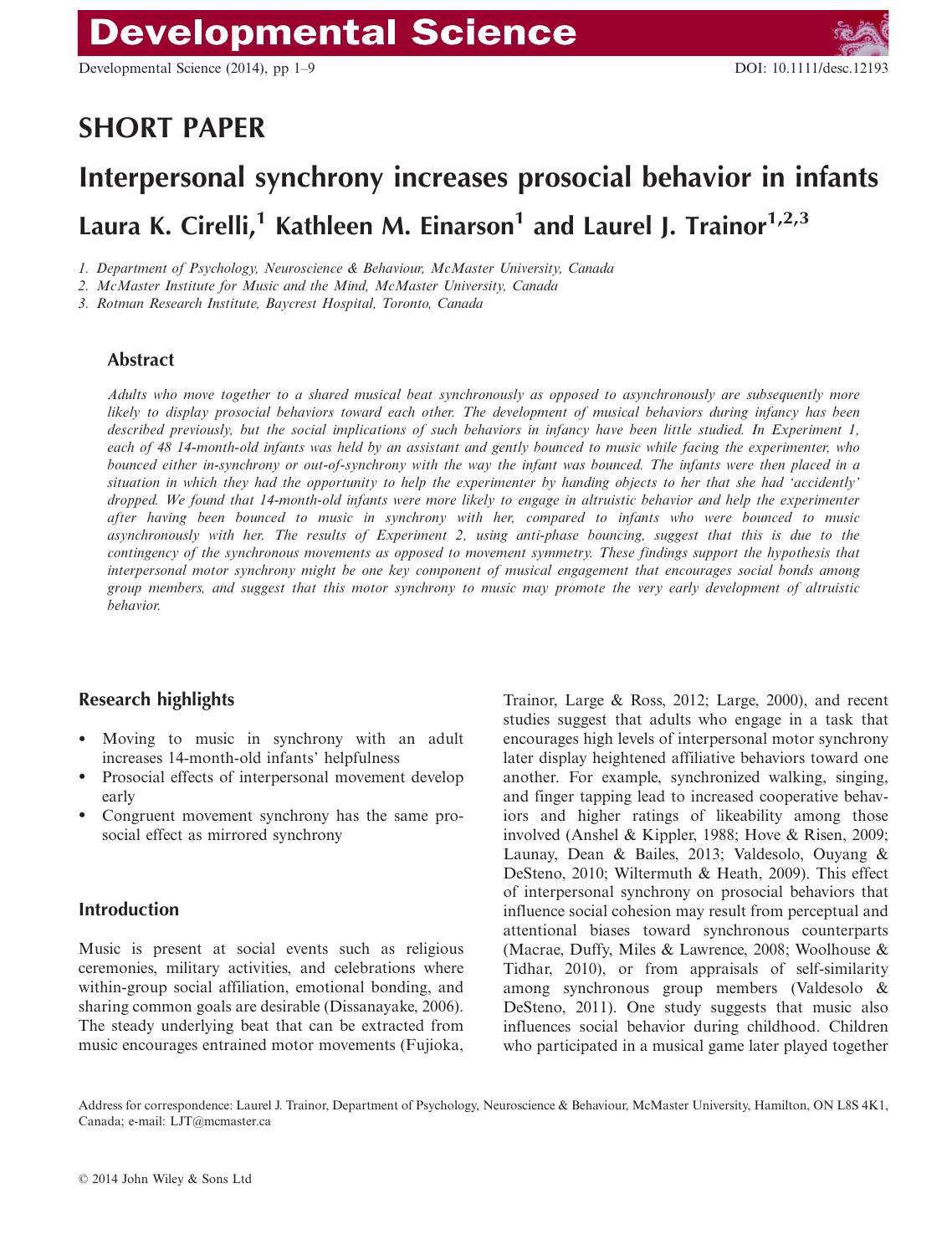in a more helpful and cooperative manner than children who participated in a non-musical game (Kirschner & Tomasello, 2010), although the specific role of interpersonal synchrony was not measured in this study. Here we test whether interpersonal synchrony promotes prosocial behavior in infancy.

Some aspects of sophisticated musical processing develop early. Young infants prefer musically consonant over dissonant sounds (Trainor, Tsang & Cheung, 2002), they can remember and detect changes in melodies (Plantinga & Trainor, 2009), rhythms (Chang & Trehub, 1977), and timbres (Trainor, Lee & Bosnyak, 2011), and by 1 year of age, they show evidence of enculturation to the timing structures and pitch classes used in the music of their culture (Gerry, Unrau & Trainor, 2012; Hannon & Trehub, 2005; Trainor & Trehub, 1992). Furthermore, early musical processing is influenced by interactions between auditory and motor systems. Infants bounced to an ambiguous rhythm pattern on either every second or every third beat subsequently preferred to listen to the version of that pattern with accented beats matching the pattern to which they had been bounced (Phillips-Silver & Trainor, 2005). Infants who took part in active participatory parent-and-infant music classes showed enhanced musical processing, heightened brain responses to sound, and increased use of prelinguistic gestures after participation, in comparison to infants who were assigned randomly to classes where music was experienced passively in the background (Gerry et al., 2012; Trainor, Marie, Gerry, Whiskin & Unrau, 2012). Most relevantly, infants in the active participatory music-making group also showed more positive socialemotional development.

By their first birthday, infants are also becoming active social agents, who understand that the behavior of others can be goal-directed (see Sommerville & Woodward, 2010, for a review). They are beginning to engage in coordinated activities that require joint attention with another individual (see Moore & Dunham, 1995; Tomasello, Carpenter, Call, Behne & Moll, 2005, for reviews). For example, 12-month-old infants will point to an object in order to inform another person of its whereabouts (Liszkowski, Carpenter, Striano & Tomasello, 2006; Liszkowski, Carpenter & Tomasello, 2008). Altruistic behavior is also emerging at this age; 14-month-olds are motivated to help an experimenter by returning objects that have been dropped (Warneken & Tomasello, 2006, 2007). Young infants quickly form preferences for social agents that help others (Hamlin, Wynn & Bloom, 2007; Hamlin & Wynn, 2012) and visual cues such as attractiveness, gender, and self-similarity influence their social preferences (Kelly, Liu, Ge, Quinn, Slater, Lee, Liu & Pascalis, 2007; Kinzler, Dupoux & Spelke, 2007; Langlois & Roggman, 1987; Quinn, Yahr, Kuhn, Slater & Pascalis, 2002). Twenty-one-month-olds even direct their instrumental helping behaviors toward adults who previously attempted to provide a toy, regardless of whether the adult succeeded (Dunfield & Kuhlmeier, 2010). Although these children were somewhat older than the infants in the present investigation, these findings suggest that social interactions can later influence infant instrumental helpfulness.

The goal of the present investigation was to determine whether 14-month-old infants use interpersonal motor synchrony in the context of musical engagement as a cue to direct their own prosocial behaviors. If infants are similar to adults, moving to music in synchrony with an adult should encourage infants to feel similar to and/or attentive toward this adult (Macrae et al., 2008; Valdesolo & DeSteno, 2011). This should increase later prosociality directed toward this adult. On the other hand, bouncing asynchronously with an adult should not increase prosociality. We therefore hypothesized that infants would be more likely to display helping behaviors toward an experimenter following an experience of interpersonal synchrony as opposed to interpersonal asynchrony.

We also investigated whether the predictability of the musical movement was important. Typically, musical engagement involves temporal alignment of movements to evenly spaced, predictable beats. Like interpersonal synchrony, being able to predict another person's movements could make person-perception easier, which could then influence later social behavior. In all previous research on the influence of interpersonal musical engagement on social behavior, synchrony and predictability have either been confounded (Kirschner & Tomasello, 2010), or predictability has been held constant across synchronous and asynchronous conditions (e.g., Hove & Risen, 2009; Valdesolo et al., 2010; Wiltermuth & Heath, 2009). To investigate the influence of movement predictability on prosociality, we compared the helping rates of infants bounced to music with evenly spaced (isochronous) and therefore predictable beats to the helping rates of infants bounced to music with unevenly spaced, unpredictable beats.

To investigate these questions, the assistant held and bounced each infant to music while facing the experimenter (see Figure 1 and Movie S1). The infant watched the experimenter, who bounced either in-synchrony or out-of-synchrony with the way the infant was being bounced. To examine the role of movement predictability, the assistant and experimenter either bounced to an evenly spaced, predictable beat while the infant listened to the original version of the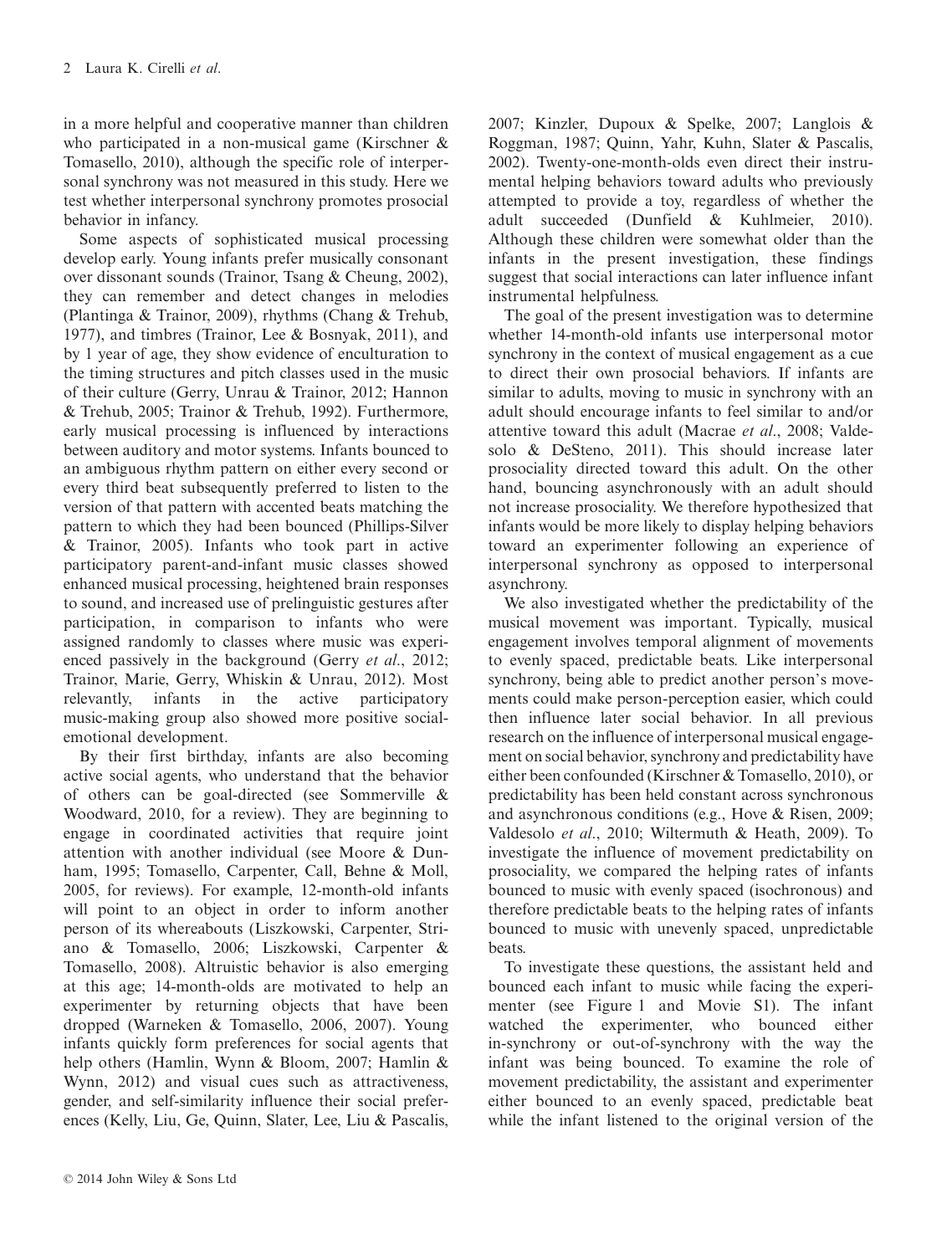

(b) Interpersonal Synchrony (c) Interpersonal Asynchrony



Figure 1 Between-subject conditions during the Interpersonal Movement Phase. (a) A visual representation of how infants were bounced over time. Arrows represent the downbeat, or the lowest point of the assistant's and the experimenter's bounce. In the evenly spaced beats conditions (shown in black), downbeats were isochronous and predictable. In the unevenly spaced beats conditions (shown in gray), the spacing between downbeats varied randomly among 11 preset inter-downbeat-intervals. The assistant and experimenter either bounced (b) synchronously or (c) asynchronously. In the evenly spaced beats + asynchrony condition, the experimenter bounced 33% faster or slower than the assistant holding the infant. In the unevenly spaced beats + asynchrony condition, the assistant and experimenter each bounced to a differentially randomized version of the 11 inter-downbeat time intervals.

song, or they bounced to an unevenly spaced, unpredictable beat while the infant listened to a version of the song distorted in time such that beat-to-beat onsets varied randomly. After this, we tested the infants' willingness to help the experimenter with whom they had previously bounced. Specifically, we measured whether infants would hand back objects to the experimenter that she had 'accidentally' dropped, following the work of Warneken and Tomasello (2007), which shows that 14-month-olds understand the experimenter's intentions, and will sometimes display such spontaneous instrumental helping behaviors.

#### Experiment 1

#### Participants

Infants were recruited from the Developmental Studies Database at McMaster University. Forty-eight walking infants from English-speaking homes (24 girls;  $M$  age = 14.2 months;  $SD = 0.2$  months) completed the experiment. An additional 14 infants were excluded because of excessive fussiness ( $n = 10$ ) or equipment failure ( $n = 4$ ). The McMaster Research Ethics Board (MREB) approved all experimental procedures. Informed consent was obtained from all parents.

#### Phase 1: Interpersonal Movement Phase

#### Stimuli

Infants heard a 145 s Musical Instrument Digital Interface (MIDI) version of 'Twist and Shout' (by The Beatles) played over loudspeakers. Infants in the 'evenly spaced (predictable) beats' conditions heard the original version of this track (beats per minute  $(BPM) = 129$ ; Audio S1). Infants in the 'unevenly spaced (unpredictable) beats' conditions heard the modified version of this track, in which the inter-beat intervals changed after each successive beat (Audio S2; SI has stimuli creation details). In this case, because the time interval between beats varied randomly, it was not possible to predict the time of the next beat. The tracks were MIDI generated, so there was no acoustic distortion associated with the tempo changes.

While the infant listened to one of the two versions of 'Twist and Shout', the assistant and experimenter listened to wood block beats on 'bounce instruction tracks' via headphones. These beats were either synchronous or asynchronous with the version of 'Twist and Shout' to which the infant was bounced. Thus there were four bounce conditions: synchronous bouncing/evenly spaced beats; synchronous bouncing/unevenly spaced beats; asynchronous bouncing/evenly spaced beats; asynchronous bouncing/unevenly spaced beats. The assistant and experimenter were instructed to bounce by bending at the knees, so that the lowest point of their bounce aligned temporally with the woodblock sounds. See SI for details on beat track creation, and for analyses that verified that the assistant and experimenter bounced at the appropriate times.

#### Procedure

Upon arrival, the assistant interacted with the infant while the experimenter explained the procedure to the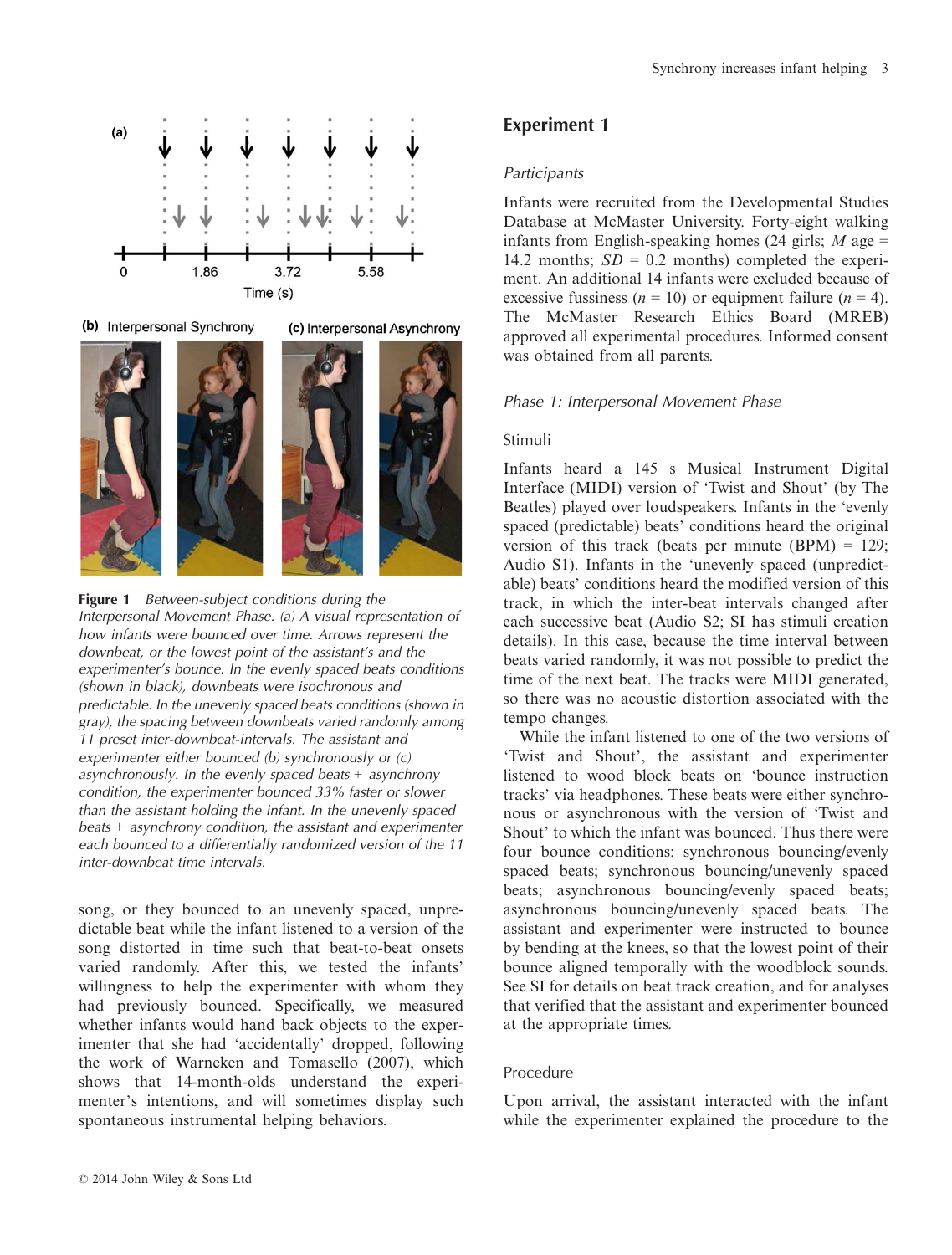parent(s). Parents completed three subtests ('Smiling', 'Approach', and 'Activity') of the Infant Behavior Questionnaire (IBQ) (Rothbart, 1981) in order to account for pre-existing individual differences in infants' sociability and willingness to approach novel objects. The experimenter then left the room while the assistant exposed the infant to the objects that would later be used in the helping tasks. The assistant identified each item (paper ball, clothespin, marker) by name, and offered the items to the infant. Once the infant touched each of the three objects, the Interpersonal Movement Phase began.

The Interpersonal Movement Phase took place in a sound-attenuating chamber. The parent was asked to place the infant facing outwards in the child carrier worn by the assistant. The parent then sat behind this experimenter for the duration of the Interpersonal Movement Phase, out of the infant's line of sight. The parent listened to masking music via headphones.

The experimenter stood 4.5 feet in front of the assistant and the infant, directly facing the pair. The bounce procedure was initiated via a button press by the experimenter. This simultaneously triggered the onset of the melodic stimuli heard through speakers by the infant and the 'bounce instruction tracks' heard through headphones by the assistant and experimenter (see SI for Apparatus details). The assistant and experimenter bounced for 145 s according to the bounce instructions while the infant listened to the melodic stimuli (see video S1 for an example). The assistant and experimenter wore Nintendo Wii remotes at their waists, so that their vertical acceleration over time could be recorded and compared among the four interpersonal movement conditions to ensure appropriate and consistent bounce quality across conditions (see SI for results).

#### Phase 2: Prosocial Test Phase

#### Procedure

The infant was placed on a foam mat on the floor of the sound-attenuating chamber. The assistant left the room, and the experimenter began the helping tasks. The order of the three helping tasks was counterbalanced across conditions and between genders.

The present study included three trials each of three instrumental helping tasks based on those developed by Warneken and Tomasello (2007): the paper ball task (experimenter tries to pick up out-of-reach paper balls with tongs and place them into a bucket), the marker task (experimenter draws a picture with markers and 'accidently' bumps the markers off the table), and the clothespin task (experimenter clips dishcloths up on a

clothesline and 'accidently' drops the clothespins she is using).

For all tasks and trials, the experimenter captured the infant's attention before dropping the target object. Each of the three trials began when the experimenter reached for the target object. For the first 10 s, the experimenter focused her gaze on the desired object. For the next 10 s, she alternated her gaze between the object and the infant. For the final 10 s, she vocalized repeatedly about the object ('my paper ball!', 'my marker!', or 'my clothespin!'). The trial ended either when the infant gave the dropped object to the experimenter or after 30 s. Parents were asked to remain passive and to refrain from communicating with their infant (see SI for task details; S2 for example videos).

#### Data coding

To calculate overall rate of helpfulness, these tasks were videotaped and later coded by two raters blind to the conditions. During each of the nine trials, video raters assigned one point if the infant handed the desired object to the experimenter within the 30-s trial window. If the infant attempted unsuccessfully to hand back the object, or handed it back once the 30-s trial window had elapsed, the infant was assigned 0.5 points. The mean helping rate across tasks was calculated, and used as each infant's overall rate of helpfulness. Inter-rater reliability for video coding was high,  $r = 0.98$ . Raters also recorded elapsed time before helping occurred, to calculate scores for spontaneous helping (0–10 s into trial, while experimenter focuses only on the object) and two measures of delayed helping (11–20 s into trial, while experimenter alternates gaze between object and infant; 21–30 s into trial, while experimenter names desired object).

#### Results

We analyzed the correlation between helping rates and parent-rated IBQ scores on 'smiling', 'approach', and 'activity'. When these measures correlated with the dependent variable in question, they were included as covariates in an ANCOVA analysis. Otherwise, a standard ANOVA is reported.

#### Overall helping

An ANOVA on overall helpfulness rate (Figure 2), with independent variables synchrony (bouncing insynchrony; bouncing out-of-synchrony) and beat predictability (evenly spaced and predictable; unevenly spaced and unpredictable), revealed a trend for infants to be more helpful following interpersonal synchrony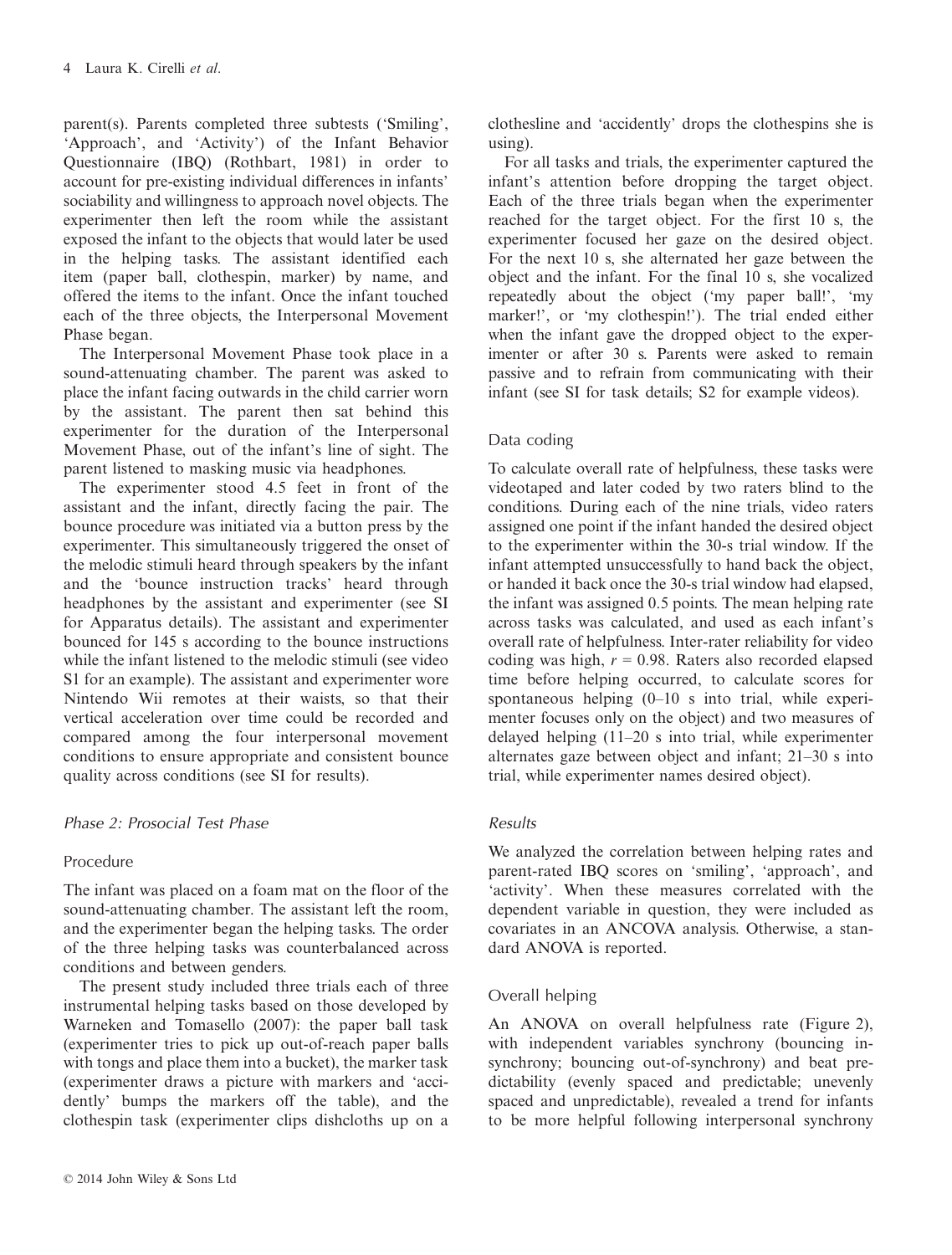$(50.6\%, \text{SEM} = 6.1\%)$  compared to asynchrony  $(34.0\%, \text{V})$ SEM = 6.6%),  $F_{(1,44)} = 3.45$ ,  $p = .07$ ,  $\eta_p^2 = 0.07$ . The main effect of beat predictability,  $F_{(1,44)} = 2.56$ ,  $p = .12$ , and the interaction between synchrony and beat predictability were not significant,  $F_{(1,44)} = 0.11$ ,  $p = .75$ <sup>1</sup>

#### Spontaneous and delayed helping

A similar ANOVA on spontaneous helpfulness (within 0–10 s) revealed that infants were significantly more likely to demonstrate spontaneous helping following interpersonal synchrony  $(25.8\%, \text{SEM} = 4.3\%)$  compared to interpersonal asynchrony  $(13.1\%, \text{SEM} = 3.9\%),$  $F_{(1,44)} = 4.75, p < .05, \eta_p^2 = 0.10$ . Neither the main effect of beat predictability  $(F_{(1,44)} = 1.31, p = .26)$  nor the interaction between synchrony and beat predictability  $(F_{(1,44)} = 0.73, p = .40)$  was significant.

The two measures of delayed helping (10–20 s; 20–30 s post-trial onset) did not differ statistically and so their values were combined into one measure for delayed helping (>11 s into the trial). Delayed helpfulness rates (>10 s) correlated significantly with the IBQ scale of 'approach',  $r = -0.39$ ,  $p < 0.01$ . Infants who were rated as less likely to shy from novelty were more likely to display delayed helpfulness. An ANCOVA controlling for the variability explained by 'approach' scores was conducted on delayed helpfulness. The main effects of interpersonal synchrony ( $F_{(1,44)} = 0.35$ ,  $p = .56$ ), beat predictability  $(F_{(1,44)} = 1.54, p = .22)$ , and their interaction  $(F_{(1,44)}$  $= 0.17$ ,  $p = .68$ ) were not significant.

These results suggest that synchrony specifically encourages spontaneous helping, but not delayed helping. Spontaneous helping occurs quickly and before the experimenter directs her attention toward the infant, which may reflect an early form of altruism. Delayed helping occurs after the experimenter involves the infant through her gaze direction and vocalizations, and therefore may reflect compliance rather than altruism. The correlational results further suggest that spontaneous



**Figure 2** The percentage of objects handed back to the experimenter as a measure of helpfulness  $(\pm SEM$  of overall helping) in Experiment 1 (collapsed across even and uneven beat conditions) and Experiment 2. From this graph, all three measures of helping (overall, spontaneous and delayed) can be visualized. In Experiment 1, infants from the synchronous compared to asynchronous conditions tended to display greater rates of overall helpfulness, and displayed significantly greater rates of spontaneous helpfulness (no effect on delayed helpfulness). In Experiment 2, the rates of overall and spontaneous helpfulness by the infants in the anti-phase condition were comparable to infants from the synchronous condition in Experiment 1: overall and spontaneous helpfulness rates were greater than those of infants from the asynchronous Experiment 1 condition.

and delayed helping are dissociable, and that only delayed helping is related to personality traits.

#### Post-hoc video rating results

To verify that the experimenter acted consistently across conditions during both phases of the experiment, two video discrimination tasks were performed (see SI for details). In the first task, 16 naïve adults watched paired videos of the experimenter's face and torso during the Interpersonal Movement Phase. A one-sample t-test revealed that raters' ability to distinguish whether the experimenter was in a synchronous or an asynchronous bouncing condition was not significant,  $t_{(15)} = 1.11$ ,  $p = 0.28$ . A paired-samples *t*-test revealed that raters did not rate the level of happiness displayed by the experimenter differently in the synchronous versus asynchronous conditions,  $t_{(15)} = 0.90$ ,  $p = .38$ . In addition, the average happiness ratings for each video did not correlate significantly with the helpfulness scores of the infants from that session,  $R = 0.10$ ,  $p = .57$ .

In the second post-hoc video discrimination task, a separate group of 16 naïve adults watched paired videos

<sup>&</sup>lt;sup>1</sup> Due to the non-normality of this sample (Shapiro-Wilk = 0.92, p < .05) we repeated the analysis using trimmed means, a more robust measure of central tendency (Brown & Forsythe, 1974; Field, 2009). Infants with the highest and lowest overall helping score from each of the four groups were removed for this analysis. With this adjusted sample, overall helpfulness correlated significantly with parent-rated IBQ scores of 'approach' (infants likelihood to shy from novelty),  $r =$  $-0.38$ ,  $p < .05$ . Using an ANCOVA on the trimmed means, controlling for the effects of 'approach', the main effect of synchrony reached significance,  $F_{(1,35)} = 5.38$ ,  $p < .05$ ,  $\eta_p^2 = 0.13$ . There was still no significant main effect of beat predictability,  $F_{(1,35)}$  = 2.25,  $p = .14$ , and no significant interaction between the two variables,  $F_{(1,35)} = 0.20, p = .66.$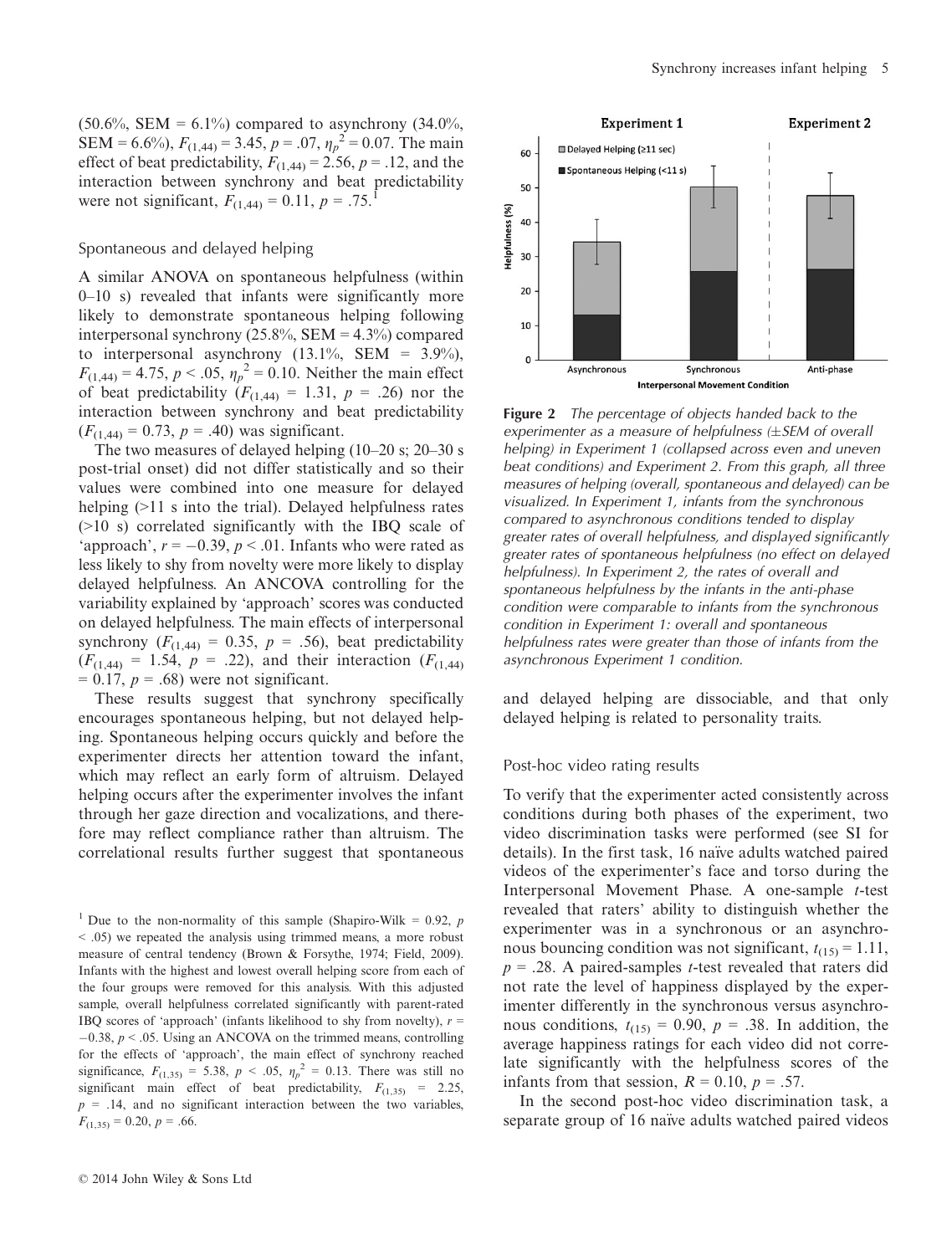showing experimenter behavior during the Prosocial Test Phase (see SI for details). One-sample  $t$ -tests revealed that raters did not significantly distinguish the experimenter's interactions with infants from the synchronous/evenly spaced beat condition from her interactions with infants from the asynchronous/ unevenly spaced beat condition. This was true both when the infant did or did not help the experimenter  $(t_{(15)} = 0.52, p = .61; t_{(15)} = 1.07, p = .30)$ . The results of these two video rating tasks indicate that differences in infants' helping behaviors cannot be attributed to noticeable experimenter bias during either phase of the experiment.

# Experiment 2

In Experiment 1, we defined synchrony as in-phase interpersonal movement. However, anti-phase interpersonal movement is also a stable form of oscillatory movement, even though such actions alternate rather than mirror each other (Schmidt, Carello & Turvey, 1990; Haken, Kelso & Bunz, 1985). Specifically, if two individuals are bouncing in an anti-phase relationship, when one person is at the lowest part of their bounce the other is at the highest, and vice versa. Both are still moving in the same manner and at the same tempo, but in an opposite phase relationship. If movement contingency drives the prosocial effect of interpersonal motor synchrony, then anti-phase and in-phase synchronous movement should both lead to comparable social effects. If, instead, the social effect of synchronous movement is driven by movement symmetry, then anti-phase movement should not lead to comparable prosocial effects. In Experiment 2, we investigated this hypothesis with 14 month-old infants.

#### **Participants**

Twenty walking infants from English-speaking homes participated (10 girls; *M* age = 14.4 months;  $SD = 0.5$ months). An additional three infants were excluded due to excessive fussiness.

#### Procedure

The procedure was identical to the procedure for the synchronous/evenly spaced condition of Experiment 1 with the following exception: although the assistant still bounced the infant so that the low part of her bounce aligned with the woodblock sounds on the downbeats, the experimenter instead bounced so that the high part of her bounce (with legs fully extended) aligned with the

woodblock sounds on the downbeats. This resulted in alternating bounces; when the assistant and infant were at the top of their bounce the experimenter was at the bottom, and vice versa.

#### Results

There was a trend for a positive correlation between helpfulness and IBQ-rated 'smiling',  $r = 0.41$ ,  $p = .07$ , and a significant correlation between helpfulness and 'approach', such that infants less likely to shy from novelty were more likely to help,  $r = -0.50$ ,  $p < .05$ .

#### Overall helping

The helping rates of the infants in the anti-phase bouncing condition were compared to the helping rates of infants in the 'synchronous' and the 'asynchronous' conditions from Experiment 1, using two a priori planned comparisons. Two GLM ANCOVAs with 'smiling' and 'approach' as covariates revealed that, while the overall helping rates of infants in the anti-phase condition ( $M = 47.8\%$ , SEM = 6.6%) were not significantly different from the helping rates of the infants in synchronous condition,  $F_{(1, 40)} = 0.14$ ,  $p = .71$ , infants in the anti-phase condition were significantly more likely to display helpfulness than infants in the asynchronous condition,  $F_{(1, 40)} = 4.50$ ,  $p < .05$ ,  $\eta_p^2 = .10$  (see Figure 2). This indicates that, like synchronous bouncing, antiphase bouncing leads to a boost in the prosocial behavior of 14-month-olds.

Spontaneous and delayed helping

We repeated the analyses above for spontaneous helpfulness  $(0-10 s)$  and found that helping rates in the antiphase condition did not differ from helping rates in synchronous condition of Experiment 1,  $F_{(1, 40)} = 0.01$ ,  $p = .96$ , but did differ significantly from helping rates in the asynchronous condition,  $F_{(1, 40)} = 4.78$ ,  $p < .05$ ,  $\eta_p^2$ = .11. For delayed helping, as expected, there were no significant differences across conditions ( $ps > .5$ ). These results suggest that anti-phase and in-phase synchrony lead to similar increases in spontaneous helping.

#### **Discussion**

The results of Experiment 1 demonstrate that experiencing interpersonal synchrony with an unfamiliar adult promotes spontaneous prosocial behavior in 14-monthold infants. The size of the synchrony effect on spontaneous helping was moderate  $(\eta_p^2 = 0.10)$ , which is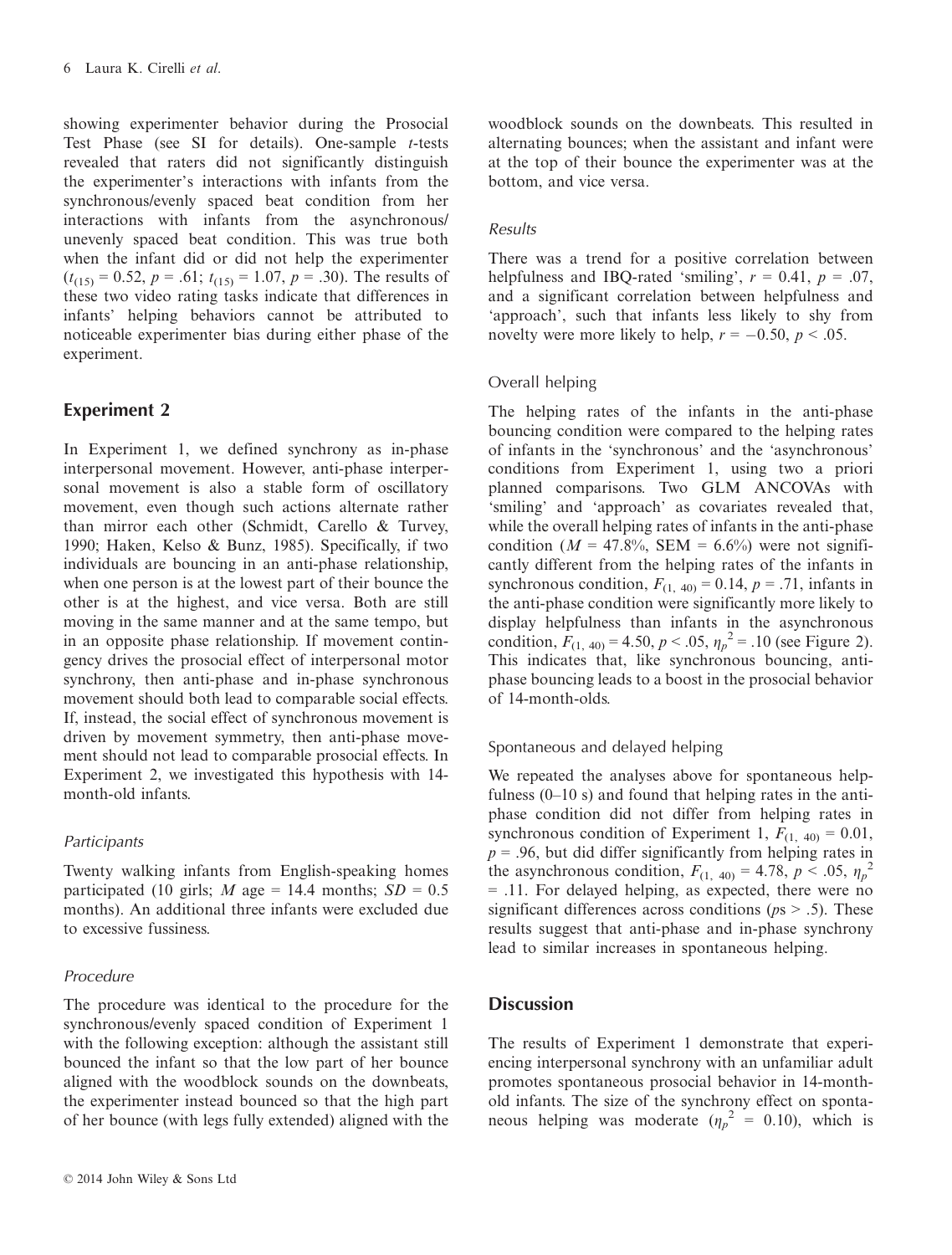impressive given that this behavioral measure could be influenced by many factors aside from our manipulation (Fritz, 2012), and given the relatively short duration of the interpersonal movement (145 s). Interestingly, interpersonal synchrony specifically encouraged spontaneous helpfulness. Delayed helpfulness was not affected by the synchrony manipulation, but was related to individual differences in willingness to approach novelty and dispositional positivity. The lack of an effect of beat predictability on helpfulness is not surprising given the hypothesis relating interpersonal synchrony to prosociality (Macrae et al., 2008; Valdesolo & DeSteno, 2011). However, because in past studies beat predictability has been consistently confounded with interpersonal synchrony or held constant across conditions, it was important and informative to dissociate these two variables. Overall, these results support the hypothesis that interpersonal motor synchrony influences how prosocial behaviors are directed early in development.

In Experiment 2 we found that a synchronous but anti-phase bouncing experience led to increases in prosocial behavior comparable to in-phase bouncing. Similarly, free-style adult dancers who make synchronous but not identical movements subsequently recall more information about each other than those dancing at different tempos (Woolhouse & Tidhar, 2010). Together, these studies support the hypothesis that it is the contingency and oscillatory stability underlying inand anti-phase interpersonal movement that drives the effect of interpersonal motor synchrony on prosociality, and not specifically movement symmetry.

Interpersonal motor synchrony may allow involved parties to mark each other as similar to one another (Valdesolo & DeSteno, 2011), which in turn leads to an increase in affiliative behaviors. In infancy, other cues for self-similarity such as race and native language have been shown to contribute to social preference (Kelly *et al.*, 2007; Kinzler et al., 2007). Interpersonal motor synchrony may work similarly, but has also been hypothesized to enhance person-perception by directing attention to synchronously moving counterparts (Macrae *et al.*, 2008). One way to test this hypothesis in future studies would be to measure how much eye contact the infants make with synchronously versus asynchronously moving partners. These results are also consistent with the social cohesion model of musical behavior, which proposes that group musical engagement facilitates cooperation among group members. This heightened cooperation enhances that group's ability to survive both directly and indirectly (Brown, 2000; Freeman, 2000; Roederer, 1984).

The social cohesion model does not specify whether social facilitation is driven by a cue that is restricted to musical behavior, or by a cue that is relevant to, but not restricted to, musical behavior. In the present results, increased helpfulness, a form of prosocial behavior that can enhance group cohesion, was observed regardless of whether interpersonal movements were evenly spaced (and therefore typically musical and highly predictable) or unevenly spaced (and therefore not typically musical and not predictable). Our results are consistent with the idea that social facilitation driven by interpersonal synchrony is not restricted to musical contexts. In fact, it is not clear that music is even necessary as long as movements are synchronous. This is an important question for future research. However, the evenly spaced beats in music provide an especially effective context for encouraging synchronous movement among people. Outside of a laboratory setting, it would be difficult for individuals to coordinate movements occurring at random intervals. As such, musical behaviors are a potentially salient source of interpersonally synchronized movement in everyday life.

Interpersonal synchrony is a common experience in an infant's social world. Caregivers often engage in musical behaviors such as singing, clapping, dancing, and bouncing with their young children. Our results suggest that such activities promote socially cohesive behaviors between infants and caregivers. Moreover, since the helping behaviors manipulated in this experiment represent an early form of altruism (Warneken & Tomasello, 2006), the results presented here suggest that 14-monthold infants are already using social cues to direct their interpersonal helping, and that interpersonal synchrony is one such cue.

# Acknowledgements

This research was funded by a grant from the Natural Sciences and Engineering Research Council of Canada to LJT (197033-2009) and to LKC, and by an Ontario Graduate Scholarship to LKC. LKC was the primary researcher and LJT the senior researcher, but all authors contributed to the ideas, analyses, and writing of the manuscript. LKC and KME tested the participants. We thank Leah Latterner for coding videos, Stephanie Wan for helping with post-hoc video coding data collection, and Dave Thompson for technical assistance. We thank Terri Lewis for comments on an earlier draft.

# References

Anshel, A., & Kippler, D. (1988). The influence of group singing on trust and cooperation. Journal of Music Therapy, 25, 145–155.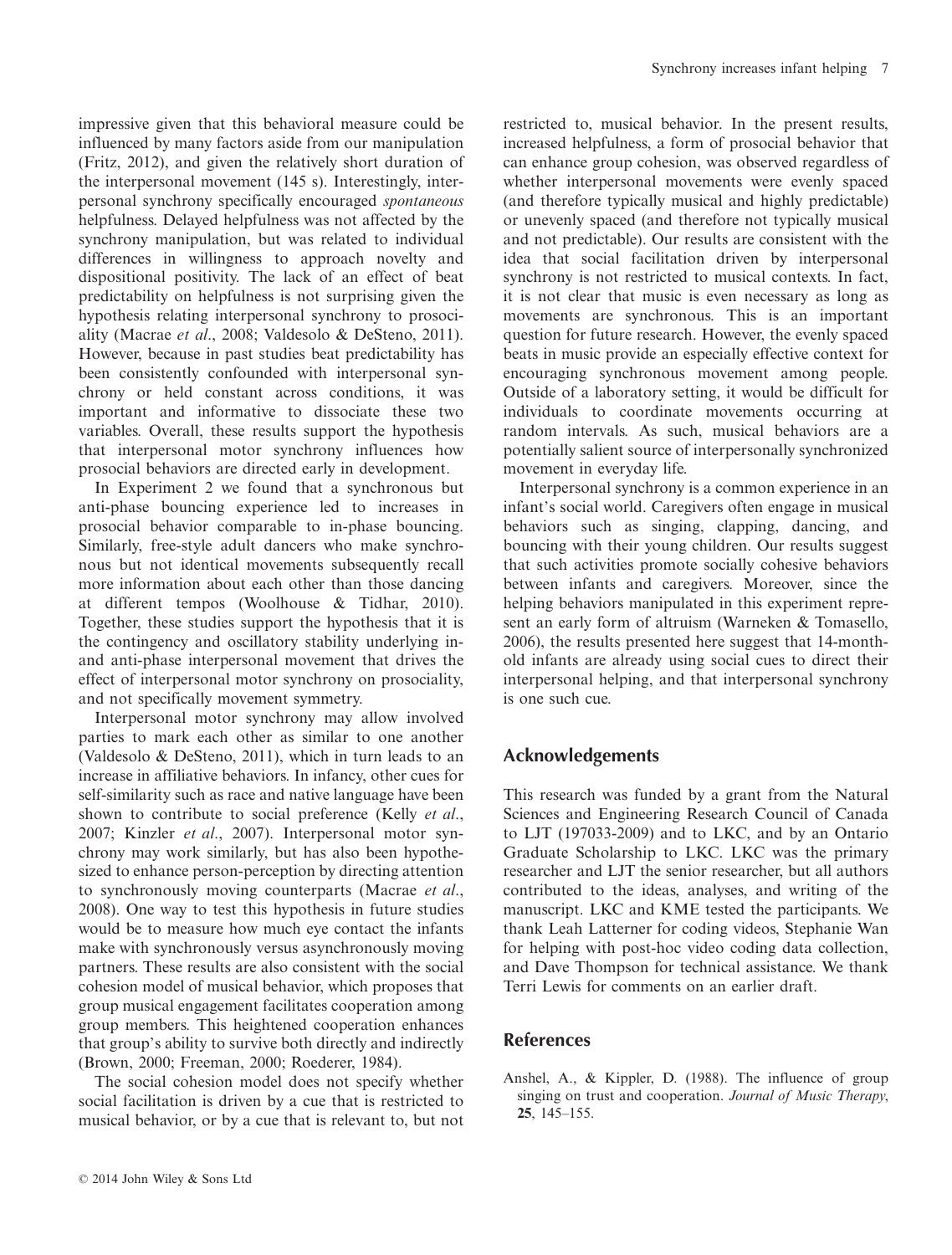- Brown, M.B., & Forsythe, A.B. (1974). Robust tests for the equality of variances. Journal of the American Statistical Association, 69 (346), 364–367.
- Brown, S. (2000). Evolutionary models of music: from sexual selection to group selection. In F. Tonneau & N.S. Thompson (Eds.), Perspectives in ethology, Volume 14: Evolution, culture and behaviour, (pp. 231–281). New York: Kluwer Academic/ Plenum Publishers.
- Chang, H., & Trehub, S.E. (1977). Infants' perception of temporal grouping in auditory patterns. Child Development, 48, 1666–1670.
- Dissanayake, E. (2006). Ritual and ritualization: musical means of conveying and shaping emotion in humans and other animals. In S. Brown & U. Voglsten (Eds.), Music and manipulation: On the social uses and social control of music (pp. 31–56). Oxford and New York: Berghahn Books.
- Dunfield, K.A., & Kuhlmeier, V.A. (2010). Intention-mediated selective helping in infancy. *Psychological Science*, 21, 523– 527.
- Field, A. (2009). Discovering statistics using SPSS. London: Sage Publications.
- Freeman, W.J. (2000). A neurobiological role of music in social bonding. In N. Wallin, B. Merkur & S. Brown (Eds.), The origins of music (pp. 1–13). Cambridge, MA: MIT Press.
- Fritz, C.O., Morris, P.E., & Richler, J.J. (2012). Effect size estimates: current use, calculations and interpretation. Journal of Experimental Psychology: General, 141 (1), 2–10.
- Fujioka, T., Trainor, L.J., Large, E.W., & Ross, B. (2012). Internalized timing of isochronous sounds is represented in neuromagnetic  $\beta$  oscillations. Journal of Neuroscience, 32, 1791–1802.
- Gerry, D., Unrau, A., & Trainor, L.J. (2012). Active music classes in infancy enhance musical, communicative and social development. Developmental Science, 15, 398–407.
- Haken, H., Kelso, J., & Bunz, H. (1985). A theoretical model of phase transitions in human hand movements. Biological Cybernetics, 51, 347–356.
- Hamlin, J.K., & Wynn, K. (2012). Young infants prefer prosocial to antisocial others. Cognitive Development, 26, 30–39.
- Hamlin, J.K., Wynn, K., & Bloom, P. (2007). Social evaluation by preverbal infants. Nature, 450, 557–559.
- Hannon, E.E., & Trehub, S.E. (2005). Metrical categories in infancy and adulthood. Psychological Science, 16, 48–55.
- Hove, M.J., & Risen, J.L. (2009). It's all in the timing: interpersonal synchrony increases affiliation. Social Cognition, 27, 949–960.
- Kelly, D.J., Liu, S., Ge, L., Quinn, P.C., Slater, A.M., Lee, K., Liu, Q., & Pascalis, O. (2007). Cross-race preferences for same-race faces extend beyond the African versus Caucasian contrast in 3-month-old infants. Infancy, 11, 87–95.
- Kinzler, K.D., Dupoux, E., & Spelke, E.S. (2007). The native language of social cognition. Proceedings of the National Academy of Sciences of the United States of America, 104, 12577–12580.
- Kirschner, S., & Tomasello, M. (2010). Joint music making promotes prosocial behavior in 4-year-old children. Evolution and Human Behavior, 31, 354–364.
- Langlois, J.H., & Roggman, L. (1987). Infant preferences for attractive faces: rudiments of a stereotype? Developmental Psychology, 23, 363–369.
- Large, E.W. (2000). On synchronizing movements to music. Human Movement Science, 19, 527–566.
- Launay, J., Dean, R.T., & Bailes, F. (2013). Synchronization can influence trust following virtual interaction. Experimental Psychology,  $60$  (1), 53–63.
- Liszkowski, U., Carpenter, M., Striano, T., & Tomasello, M. (2006). Twelve- and 18-month-olds point to provide information for others. *Cognition*, 7, 173–187.
- Liszkowski, U., Carpenter, M., & Tomasello, M. (2008). Twelve-month-olds communicate helpfully and appropriately for knowledgeable and ignorant partners. Cognition, 108, 732–739.
- Macrae, C.N., Duffy, O.K., Miles, L.K., & Lawrence, J. (2008). A case of hand waving: action synchrony and person perception. Cognition, 109, 152–156.
- Moore, C., & Dunham, P. (Eds.) (1995). Joint attention: Its origins and role in development. Hillsdale, NJ: Lawrence Erlbaum Associates.
- Phillips-Silver, J., & Trainor, L.J. (2005). Feeling the beat: movement influences infant rhythm perception. Science, 308, 1430.
- Plantinga, J., & Trainor, L.J. (2009). Melody recognition by two-month-old infants. Journal of the Acoustical Society of America, 125, EL58–62.
- Quinn, P.C., Yahr, J., Kuhn, A., Slater, A.M., & Pascalis, O. (2002). Representation of the gender of human faces by infants: a preference for female. Perception, 31, 1109–1121.
- Roederer, J.G. (1984). The search for a survival value of music. Music Perception, 1, 350–356.
- Rothbart, M.K. (1981). Measurement of temperament in infancy. Child Development, 52, 569–578.
- Schmidt, R.C., Carello, C., & Turvey, M.T. (1990). Phase transitions and critical fluctuations in the visual coordination of rhythmic movements between people. Journal of Experimental Psychology: Human Perception and Performance, 16, 227–247.
- Sommerville, J.A., & Woodward, A.L. (2010). The link between action production and action processing in infancy. In F. Grammont, D. Legrand & P. Livet (Eds.), Naturalizing intention in action (pp. 67–89). Cambridge, MA: MIT Press.
- Tomasello, M., Carpenter, M., Call, J., Behne, T., & Moll, H. (2005). Understanding and sharing intentions: the origins of cultural cognition. Behavioral and Brain Sciences, 28, 675–735.
- Trainor, L.J., Lee, K., & Bosnyak, D.J. (2011). Cortical plasticity in 4-month-old infants: specific effects of experience with musical timbres. Brain Topography, 24, 192–203.
- Trainor, L.J., Marie, C., Gerry, D., Whiskin, E., & Unrau, A. (2012). Becoming musically enculturated: effects of music classes for infants on brain and behavior. Annals of the New York Academy of Sciences, 1252, 129–138.
- Trainor, L.J., & Trehub, S. (1992). A comparison of infants' and adults' sensitivity to western musical structure. Journal of Experimental Psychology: Human Perception and Performance, 18, 394–402.